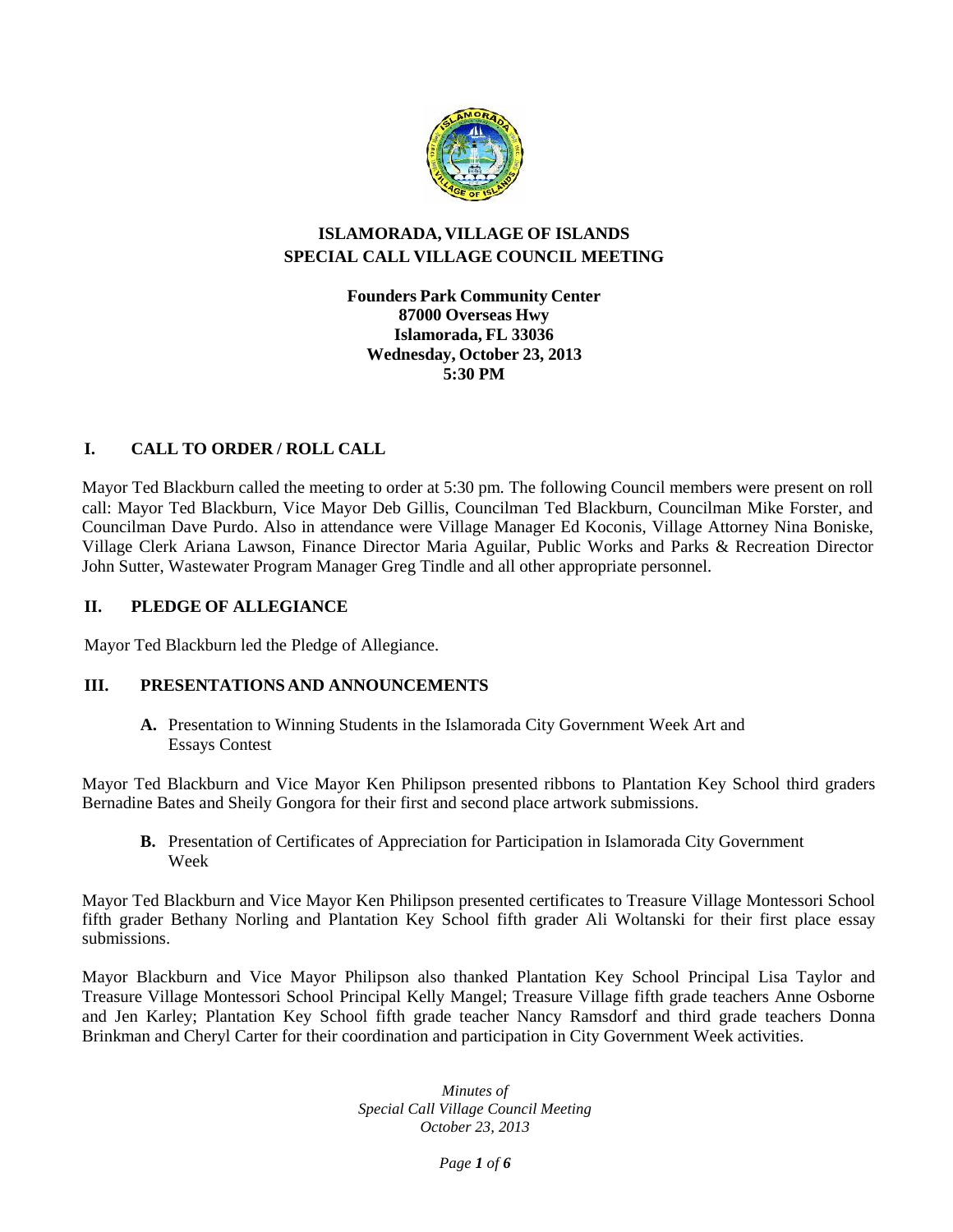**C.** Proclamation – Community Planning Month (Mayor Ted Blackburn)

Mayor Blackburn read and presented the Proclamation to Planner Jay Berenzweig.

**D.** Proclamation – Art McKee Day (Councilman Ken Philipson)

Councilman Ken Philipson read the Proclamation and presented it to representatives of the History of Diving Museum.

Mayor Ted Blackburn announced that the Coral Shores Hurricanes will be playing in the quarterfinals of the Southeastern Football Conference Playoffs championship bracket on Thursday, October 24, 2013 at 7:00 pm.

Mayor Blackburn opened public comment. Sally Bauer, Islamorada, encouraged the Village Council not to close the Wheel Ditch. Mayor Blackburn closed public comment.

**E.** Presentation by David Dipre, Florida Fish & Wildlife Conservation Commission, Regarding Wheel Ditch South of Robbie's of Islamorada

The presentation was postponed to the November 11, 2014 Regular Village Council Meeting.

### **III. PUBLIC COMMENT**

Mayor Ted Blackburn called for public comment. Van Cadenhead commented regarding the rescheduling of the October 24, 2013 Regular Village Council Meeting to October 23, 2013. Paul Bates congratulated Mayor Blackburn on his recent election. Mayor Blackburn closed public comment.

#### **IV. AGENDA: Request for Deletion / Emergency Additions**

There were no additions or deletions to the agenda.

# **V. CITIZENS' ADVISORY COMMITTEE UPDATES**

**A.** Near Shore Water Quality Citizens' Advisory Committee Update (Chairperson Bob Mitchell)

No Committee update was given.

**B.** Proposal Evaluation, Rankings and Recommendations of the Ad Hoc Solid Waste Services Citizens' Advisory Committee (Chairperson Dave Boerner)

Committee Chairperson Dave Boerner presented the staff report, recommending that Council accept the proposal submitted by Advanced Disposal Services, as is.

Mayor Blackburn called for public comment. David Makepeace encouraged Council to accept Advanced Disposal Services' Proposal and move forward with contract negotiation. Van Cadenhead suggested Council re-advertise the Request for Proposals. Frank Hawkins, Joe LePree, Randy Selden, Gary Musselman, Rob Sturber, Joyce Musselman and Jack Niedbalski spoke in support of Advanced Waste Disposal. Committee Chairperson Dave Boerner summarized the two (2) "No Proposal" responses received prior to the RFP closing deadline. Mayor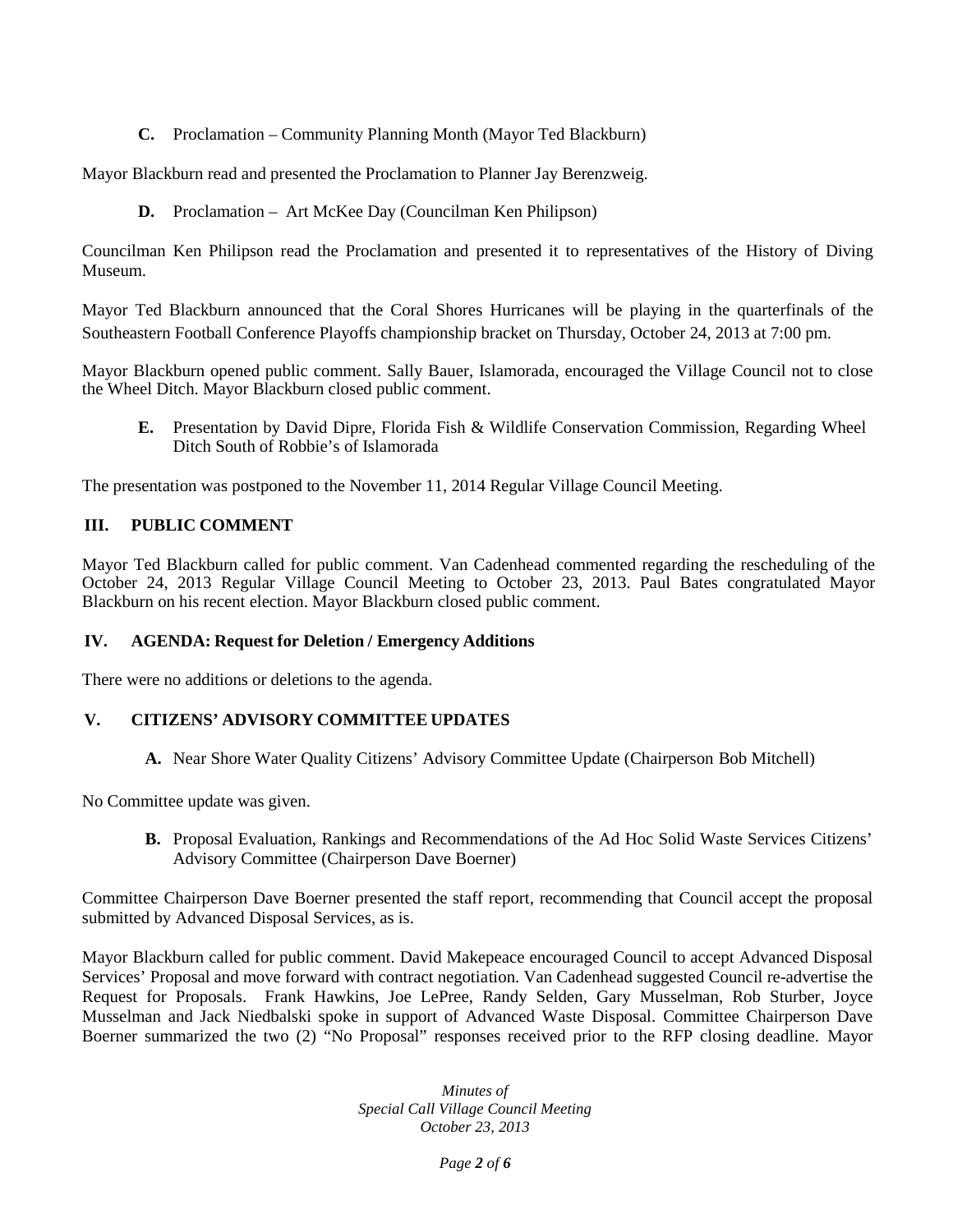Blackburn advised the public that Council would be voting on the proposed contract at the November 14, 2013 Regular Village Council Meeting. Mayor Blackburn closed public comment.

### **VI. VILLAGE MANAGER REPORTS AND UPDATES**

No Village Manager Report was given.

#### **VIII. CONSENT AGENDA**

(All items on the Consent Agenda are considered routine by the Village Council and will be approved by one motion. There will be no separate discussion of these items unless a Councilmember so requests, in which event, the item will be moved to the Main Agenda.)

**A.** Minutes: **TAB 1**

September 11, 2013 Special Call Village Council Meeting (Wastewater Collection System Design Alternatives)

September 11, 2013 Special Call Village Council Meeting (First Budget Hearing)

September 18, 2013 Village Council Workshop (Hotel Redevelopment to Provide Bathrooms)

September 18, 2013 Special Call Village Council Meeting (Final Budget Hearing)

September 18, 2013 Village Council Workshop (Village Attorney Recommendation Committee Report)

Councilman Dave Purdo offered a motion to approve the Consent Agenda. Vice Mayor Deb Gillis seconded the motion. Council voted all in favor. The motion passed 5-0.

# **IX. ORDINANCES**

**A.** Ordinance Amending Village Charter Regarding Change of Date of Annual **TAB 2** Election of Mayor and Vice Mayor

Village Attorney Nina Boniske read the title of the ordinance. Councilman Ken Philipson delivered the report to Council. Councilman Mike Forster, Councilman Dave Purdo, Vice Mayor Deb Gillis and Mayor Ted Blackburn expressed their disagreement with the proposed ordinance. Councilwoman Gillis cited statistical information provided by the Florida League of Cities as to how and when similarly organized municipal governments elect their Councils and Mayors. Mayor Blackburn opened public comment. Dave Boerner spoke against the proposed ordinance. Mayor Blackburn closed public comment. Councilman Philipson withdrew the proposed ordinance from consideration.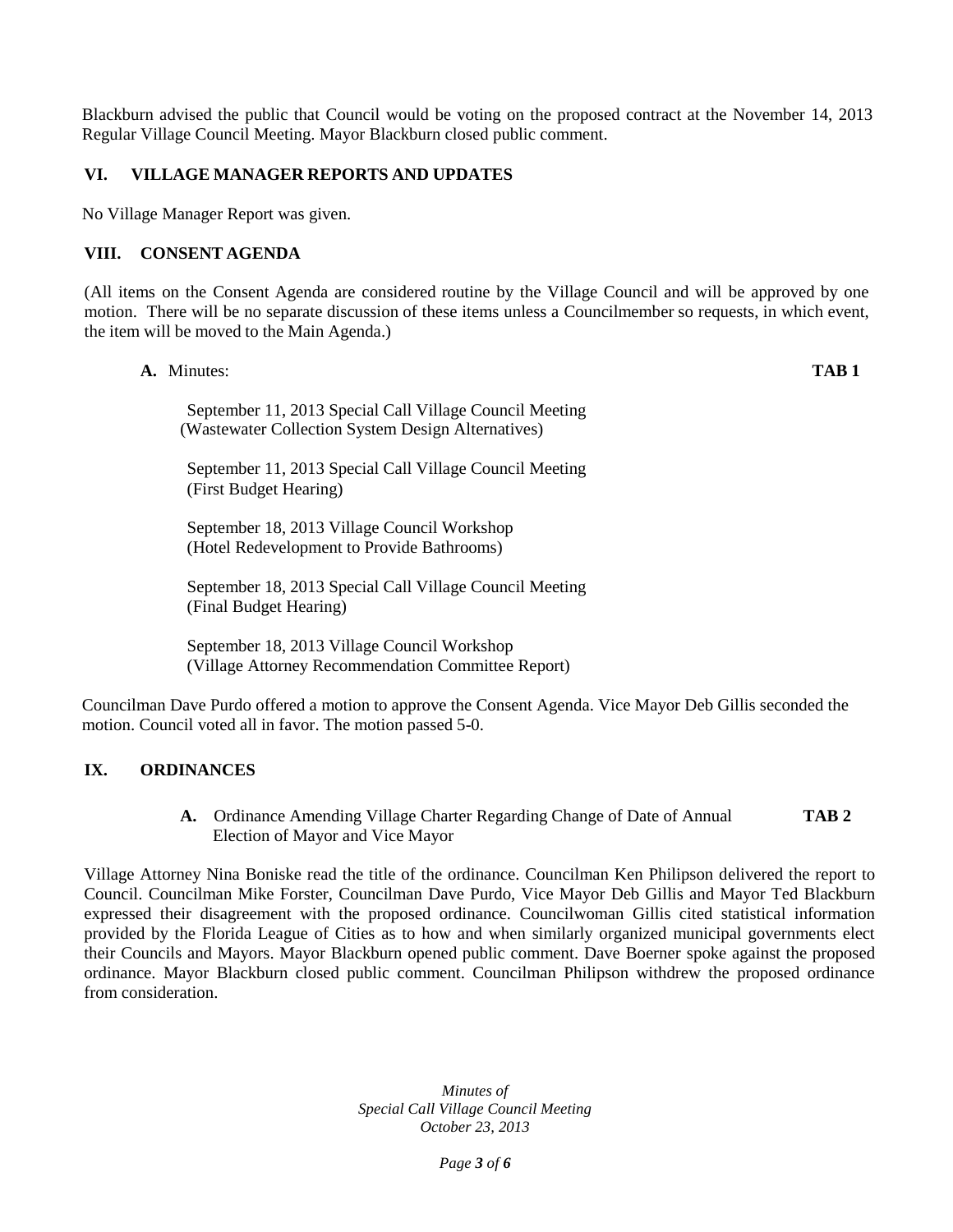# **X. QUASI-JUDICIAL**

No quasi-judicial items were presented for consideration.

#### **XI. RESOLUTIONS**

**A.** Resolution Establishing the Islamorada Youth Council **TAB 3**

Village Attorney Nina Boniske read the title of the resolution. Public Works and Parks & Recreation Director John Sutter presented the report to Council. Mayor Ted Blackburn spoke in support of the proposed resolution. Councilman Ken Philipson also expressed his approval of the proposed resolution, but suggested that the methodology for developing the composition be revised for the following year's activities. Discussion ensued regarding member composition and initial student selection. Council agreed to amend the resolution to have Coral Shores High School nominate three (3) Youth Council members and have Island Christian School nominate two (2) Youth Council members for approval by the Village Council.

Councilman Ken Philipson offered a motion to approve the resolution, as amended. Councilman Mike Forster seconded the motion. Council voted and the motion passed 5-0.

**B.** Proposed Professional State Lobbying Services Agreement w/Capitol Insight, LLC **TAB 4**

Village Attorney Nina Boniske read the title of the resolution. Village Manager Ed Koconis delivered the staff report to Council. Councilman Dave Purdo offered a motion to approve the resolution. Vice Mayor Deb Gillis seconded the motion. Council voted and the motion passed 5-0.

### **XII. MOTIONS**

Vice Mayor Deb Gillis requested the Private Roads agenda item (Agenda Item XIV.A) be heard in this section. Vice Mayor Gillis suggested informational letters be mailed out to homeowners and businesses. Council discussion ensued. Council requested the subject be revisited at a subsequent Council Meeting in November or December 2013.

Vice Mayor Deb Gillis also requested the Update on RESTORE Act Funding (Agenda Item XV.A) be heard in this section; Council agreed. Finance Director Maria Aguilar summarized a handout provided to Council entitled "RESTORE Act Update," dated October 23, 2013. Vice Mayor Gillis expressed the desire to see additional applications submitted by the Village for other types of projects, should the opportunity arise. Village Attorney Nina Boniske commented on pending BP Deepwater Horizon litigation and how the results might impact potential RESTORE Act funding. Councilman Mike Forster updated Council on his and Environmental Planner Susan Sprunt's efforts to partner with Mounty County on canal restoration efforts. Vice Gillis requested staff forward copies of any RESTORE Act communications received to Council.

#### **XIII. WASTEWATER MATTERS**

**A.** Wastewater Project Update **TAB 5**

Wade Trim, Inc. Vice President Tom Brzezinski delivered the update to Council.

Mayor Ted Blackburn opened public comment. Larry Barr inquired whether a decision had been made regarding installation of a bike path on Sunshine Boulevard. Mr. Barr recommended the west side of the street. Joe Robinson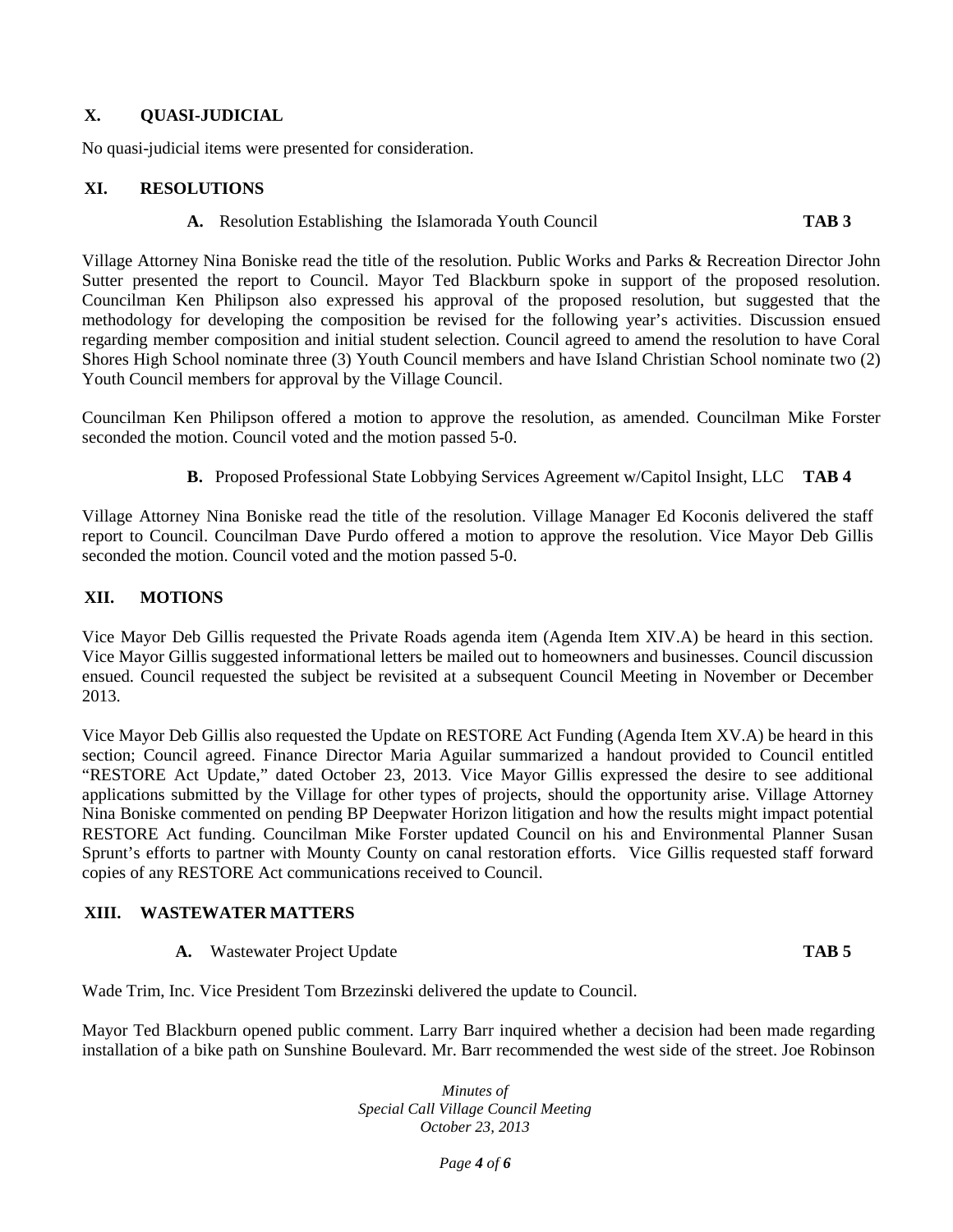requested Councilman Mike Forster discuss with him how Monroe County is handling grinder pumps in Cudjoe Key. Councilman Forster agreed to speak with Mr. Robinson privately. Mr. Robinson also inquired regarding Wade Trim's evaluation of dual pump system alternatives. Mr. Brzezinski advised him that Wade Trim's investigation into dual pump alternatives determined them to be quite a bit more expensive and permitting intensive than grinder pumps. He advised Council that this information would be provided in the next few weeks. Mr. Robinson opined on the dangers of Wheel Ditch, suggesting to Council that the area be made a no-motor zone. Van Cadenhead inquired regarding failing vacuum pits. Buddy Pinder noted that easements are moving along well. Mayor Blackburn closed public comment.

> **B.** A Resolution Approving the Purchase and Sale Agreement between Islamorada, Village of Islands, Richard C. Webster, Jr. Trust for the Acquisition of Property Consisting of Lots 1, 2 and 2A, Block A, White Marlin Beach, Islamorada **TAB 6**

Village Attorney Nina Boniske read the title of the resolution. Wastewater Program Manager Greg Tindle presented the staff report to Council. Councilman Dave Purdo suggested Council consider expanding the office space at the pump station site. Mayor Blackburn called for public comment. Van Cadenhead opined that the purchase price for the property is too high. Larry Barr expressed concern over the cost of easements. Buddy Pinder spoke in support of the property acquisition. Mayor Blackburn closed public comment.

Councilman Dave Purdo offered a motion to approve the resolution. Vice Mayor Deb Gillis seconded the motion. Council voted and the motion passed 5-0.

> **C.** Resolution Approving Line of Credit Agreement with STI Institutional and **TAB 7** Government, Inc. in an Amount Not to Exceed \$10 Million for the Wastewater Project

Village Attorney Nina Boniske read the title of the resolution. Finance Director Maria Aguilar presented the staff report to Council. Councilman Philipson noted the favorable interest rate. Mayor Ted Blackburn reminded Council of the need for a bridge loan as both the Village's State Revolving Fund Loan and Mayfield Grant are reimbursement based. Mayor Blackburn opened public comment. Van Cadenhead commented regarding the Village's total outstanding debt. Mayor Blackburn closed public comment.

Vice Mayor Deb Gillis offered a motion to approve the resolution. Councilman Ken Philipson seconded the motion. Council voted and the motion passed 5-0.

# **XIV. MAYOR / COUNCIL COMMUNICATIONS**

**A.** Consideration of Accepting Requests to Dedicate Private Roads to Village.

Item discussion occurred under Agenda Item XII. Motions, at the request of Vice Mayor Deb Gillis.

**B.** Discussion Regarding Proclamation for Ron Levy Day (Mayor Blackburn)

Mayor Ted Blackburn commented on the recent passing of Mayor Emeritus Ron Levy, and advised the public that Council and staff are preparing a proclamation to honor Mayor Emeritus Levy. Councilman Mike Forster requested Council discuss during the November 14, 2013 Regular Village Council Meeting naming an element of Founders Park after Mayor Emeritus Levy.

Councilman Dave Purdo requested Council consider moving the bike lane/path along the Old Road on Middle Plantation Key to the ocean side. Council directed staff to move forward accordingly, as long as there would be no impact in cost to the wastewater project.